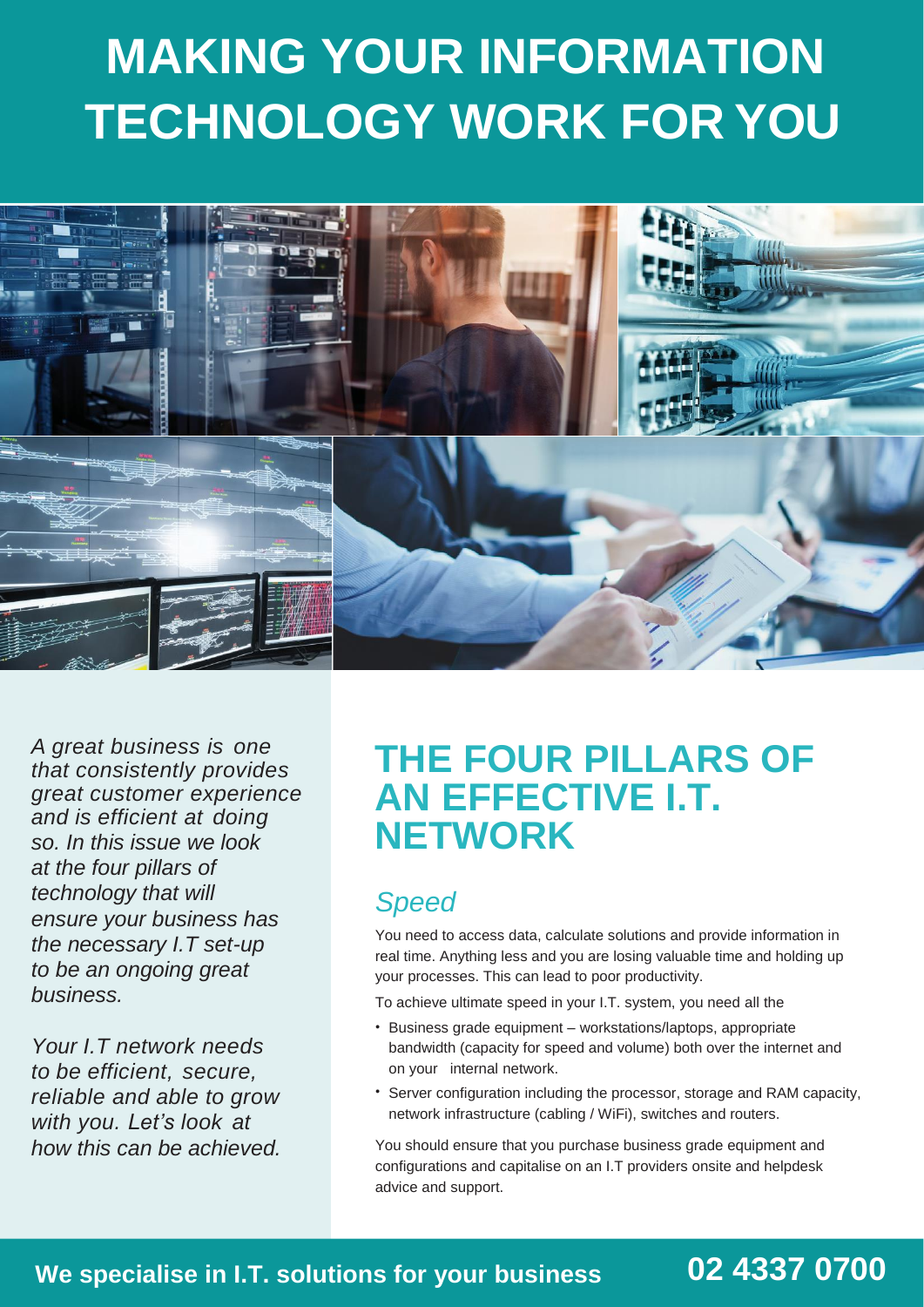### **MAKING YOUR INFORMATION TECHNOLOGY**



#### *Scalability*

This refers to your equipment, software, applications and configurations not only being suitable now, but they must be adaptable and easily updated/ upgraded into the future. This is essential, so you can:

- Ensure your I.T. system keeps up with the growing business
- Add new or up-to-date software or applications
- Increase capacity and speed in your network (i.e. add RAM and/or CPU's)
- Add additional servers or virtual servers
- Add or remove additional users
- Add on more hardware (desktops, laptops etc.)

Your I.T. provider should, as part of their core offering, be able to analyse your I.T. system and provide sound advice on what is required to ensure your system will grow with your businesses, to provide optimum performance now and into the future.

#### *Security*

Data corruption, lost files, intentional or unintentional destruction of files or equipment, identity theft, ransomware, hacking; these are just some of the threats and consequences that are a fact of life. Today, small to medium businesses are as vulnerable as the big banks and large corporations.

Think of this; if you ran a small retail business, would you leave the till unsecured? Would you leave the store unlocked over night? Would you not consider some security surveillance? You wouldn't believe that "thieves and crooks are only interested in hitting the big guys".

The facts are, if you run a small to medium business, it's highly likely you have in your data files what cyber crooks want; personal data (yours, your customers' and your suppliers'), credit card details, email addresses. They also know that your data is like currency to you so it is worth a lot in ransom!

Your I.T. security should be well covered across the following categories:

- Physical limited access to equipment and hardware
- Perimeter such as Internet firewalls and routers
- Internal file and folder permissions, email security, calendar access
- Workstation password policy, antivirus/endpoint security
- Cloud multi-factor authentication, SSL and military grade encryption
- Backups including a solid policy such as 3-2-1 backup framework, onpremise and offsite encrypted backups

Consequences of even small security breaches can have devastating results on your business with potential significant cost.

#### *Reliability*

This refers to your I.T infrastructure being up and running when you need it at efficient speeds. Having said that, regardless of the quality of your equipment, there is always a risk of failure. Having reliable hardware, software, and effective configurations and suitable I.T. management ensures you can minimise down time. There are a few critical factors that affect your I.T. reliability and all need to be considered equally.

- Business grade equipment that is appropriate for the task
- Expert support both onsite and remote support from trustworthy technicians.
- Manufacturer warranty coverage
- Ongoing monitoring and regular maintenance

By ensuring all these factors are met, you can minimise the risk of failure and down time.

#### **We specialise in I.T. solutions for your business 02 4337 0700**